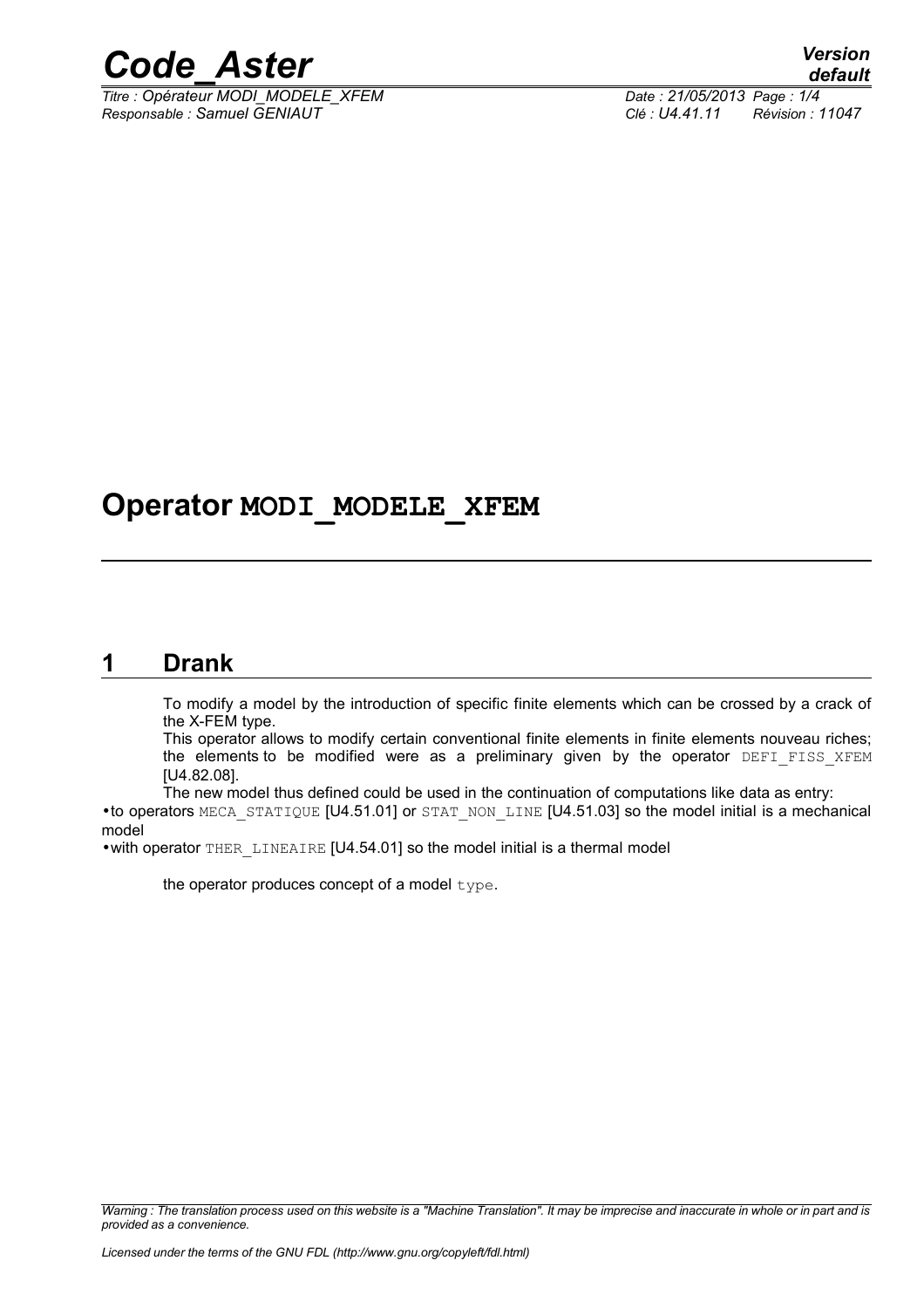# *Code\_Aster Version*

*Titre : Opérateur MODI\_MODELE\_XFEM Date : 21/05/2013 Page : 2/4 Responsable : Samuel GENIAUT Clé : U4.41.11 Révision : 11047*

*default*

## **2 Syntax**

| [model]                     | =MODI MODELE XFEM |                                      |  |                                |
|-----------------------------|-------------------|--------------------------------------|--|--------------------------------|
| ◆MODELE IN                  |                   | $=$ mo,                              |  | [model]                        |
| ◆FISSURE<br>[1 fiss xfem]   | $=$ $-$           | (fiss1, fiss2)                       |  |                                |
| ♦                           | $CRITERE=$        | $1.68E-8,$<br>/ $crit,$              |  | [DEFAULT]<br>$\lceil R \rceil$ |
| $\Diamond$ CONTACT=/        |                   | "NON",<br>/ $"P1P1",$<br>/ $"P2P1",$ |  | [DEFAULT]                      |
| $0$ INFO= $/1$<br>[DEFAULT] |                   | $\mathbf{r}$<br>$/2$ ,               |  |                                |

*Warning : The translation process used on this website is a "Machine Translation". It may be imprecise and inaccurate in whole or in part and is provided as a convenience.*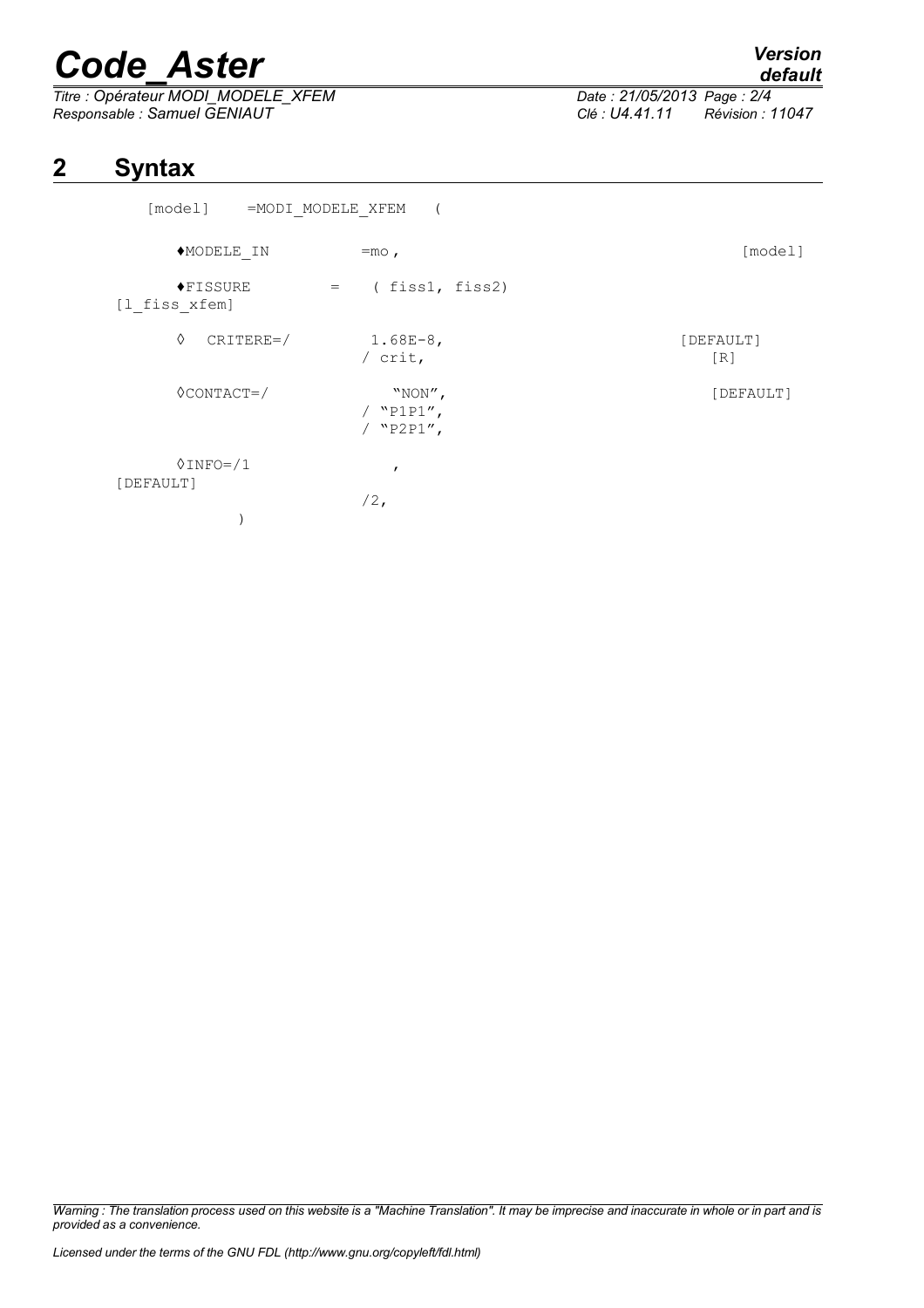# *Code\_Aster Version*

*Titre : Opérateur MODI\_MODELE\_XFEM Date : 21/05/2013 Page : 3/4 Responsable : Samuel GENIAUT Clé : U4.41.11 Révision : 11047*

### **3 Operands**

#### **3.1 Operand MODELE\_IN**

♦MODELE\_IN=mo

Mo: name of the initial model on which one defined crack as a preliminary by the operator DEFI\_FISS\_XFEM [U4.82.08].

This initial model is used as a basis for creation of the new model. It is advised to choose a different name for the new model.

#### **3.2 Operand FISSURES**

 $\triangleleft$  CRACK = (fiss1,...)

 $(fiss1,...)$ : list by the operator names of as a preliminary definite cracks DEFI FISS XFEM [U4.82.08]. The number of cracks in a model is not restricted.

#### **3.3 Operand CRITERE**

#### ♦CRITERE=crit

crit : actual value of the criterion allowing the cancellation of the degrees of freedom nouveau riches when the crack passes close to a node. When the crack 3D cuts an element in two volumes, the relationship between smallest volume and greatest volume should not exceed this criterion, if not, that can cause problems of conditioning in the stiffness matrix, and lead to null pivots. Thus, if the criterion is exceeded, the degrees of freedom being able to lead to null pivots are eliminated automatically. The value by default of the criterion is based on simple tests [R7.02.12].

#### **3.4 Operand CONTACT**

♦CONTACT=/ "NON"

/ "P1P1" / "P2P1"

This operand makes it possible to announce if the contact must be taken into account on the lips of crack.

If it is the case, a contact load must be then introduced by the command AFFE\_CHAR\_MECA.

#### The option:

/ "P1P1" : is activated if the elements of crack are linear.

/ "P1P2" : is activated if the elements of crack are quadratic.

#### **3.5 Operand INFO**

- $/1$  : printing on the file "MESSAGE"
	- 1) Of the stages of computation
	- 2) Amongst finite elements of the /2
- model : even printing + printing for each mesh of the type of mesh enriched and its number of the type of finite element.

*Warning : The translation process used on this website is a "Machine Translation". It may be imprecise and inaccurate in whole or in part and is provided as a convenience.*